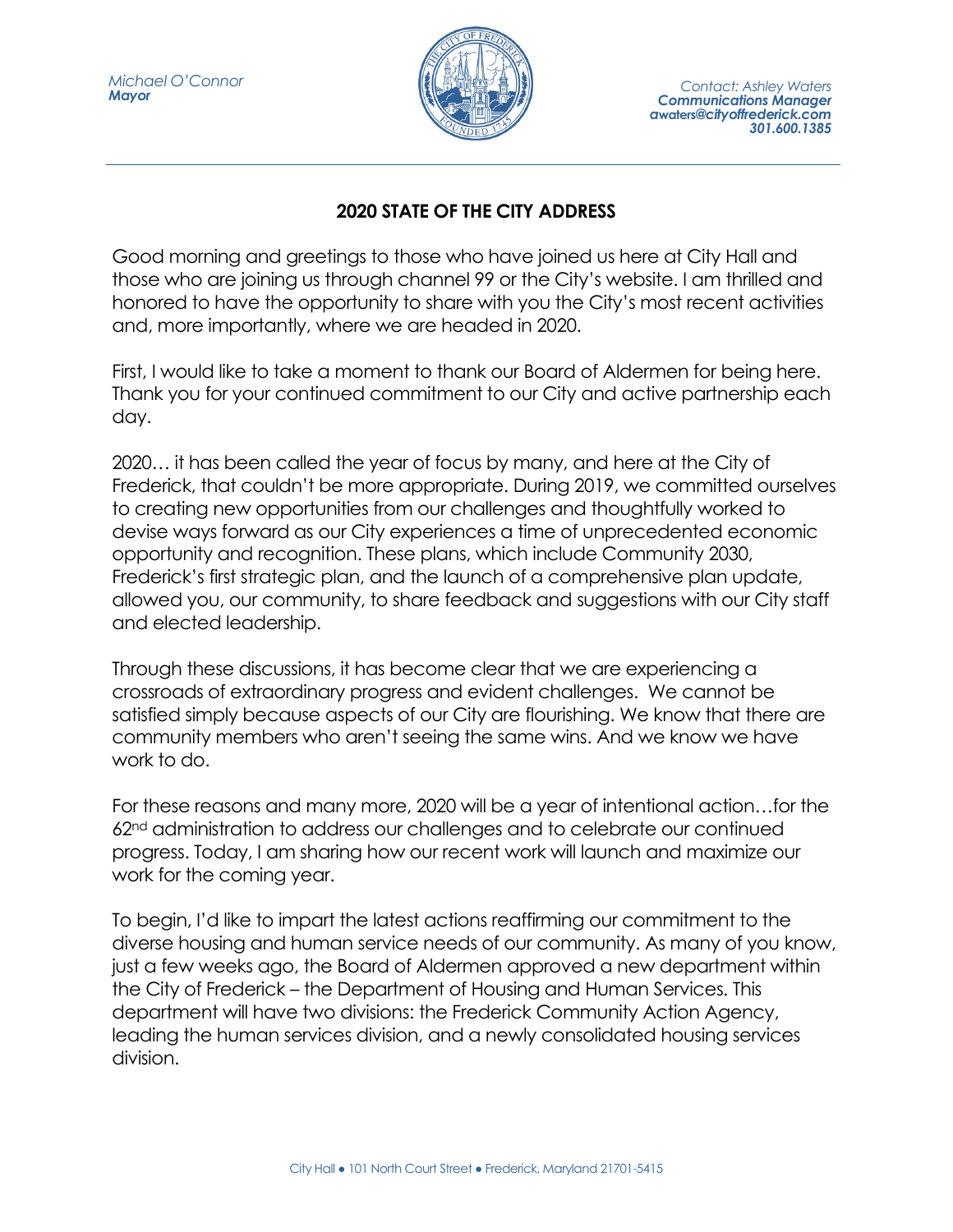These divisions, along with our strong community partners, will work together to meet the growing needs of our community. This new path forward allows us to elevate the work of human services and housing with new collaboration, urgency, and intention. All of which will be led by a new director. I am happy to report that the search committee has met and is finalizing the job announcement, and we will soon share details on the many ways you will be able to provide feedback during this hiring process. And this week I will be meeting with our volunteer board partners to continue building on the collaboration necessary for a successful transition.

This hire and the creation of this new department is simply a beginning step in addressing the needs of our entire community. Our goals of providing for a continuum of housing needs and assessing our human service programs require innovative collaboration. That is why my administration, with the full support of the board of aldermen, transferred the surplus land site at Haywood Road which will allow the Religious Coalition to open the county's 1st permanent family shelter…where families with children can stabilize their lives and receive needed services to help get them back on the road to self-sufficiency. It is innovative partnerships such as this that will help move us closer to the City we want to be…with the services we know are needed in our community.

In addition to housing and human services, we know that safe neighborhoods make our City strong. Our police officers continue to do outstanding work, and we are trending in the right direction based on 2019 data. Our crime statistics are the lowest they have been in the City's last twenty years. However, we understand the importance of feeling safe and acknowledge that crime statistics do not equate to the feeling of safety.

Despite saying goodbye and happy retirement to Chief Hargis last week, we know this is not the time for us to wait to act. There are things we can do and must do to address your concerns. The City and the Frederick Police Department, under the leadership of Acting Chief Patrick Grossman, are actively discussing steps to increase police presence, to respond to the constantly changing nature of crime in our community, and to ensure our residents and visitors feel safe as they enjoy the spring and summer seasons in beautiful Frederick.

We also know it requires more than a police force to make our neighborhoods safe. It takes the active engagement of our citizens and community groups. The Downtown Safety and Services Initiative is one of those groups with whom the City is actively partnering. DSSI has an upcoming meeting at New Spire Arts Wednesday evening at 7pm, and I encourage all to attend.

And I pause here to share the importance of where we are as a City in terms of setting the foundation for the next 10 to 20 years in key services provided within our community. The hirings of a new Police Chief and a Director of Housing and Human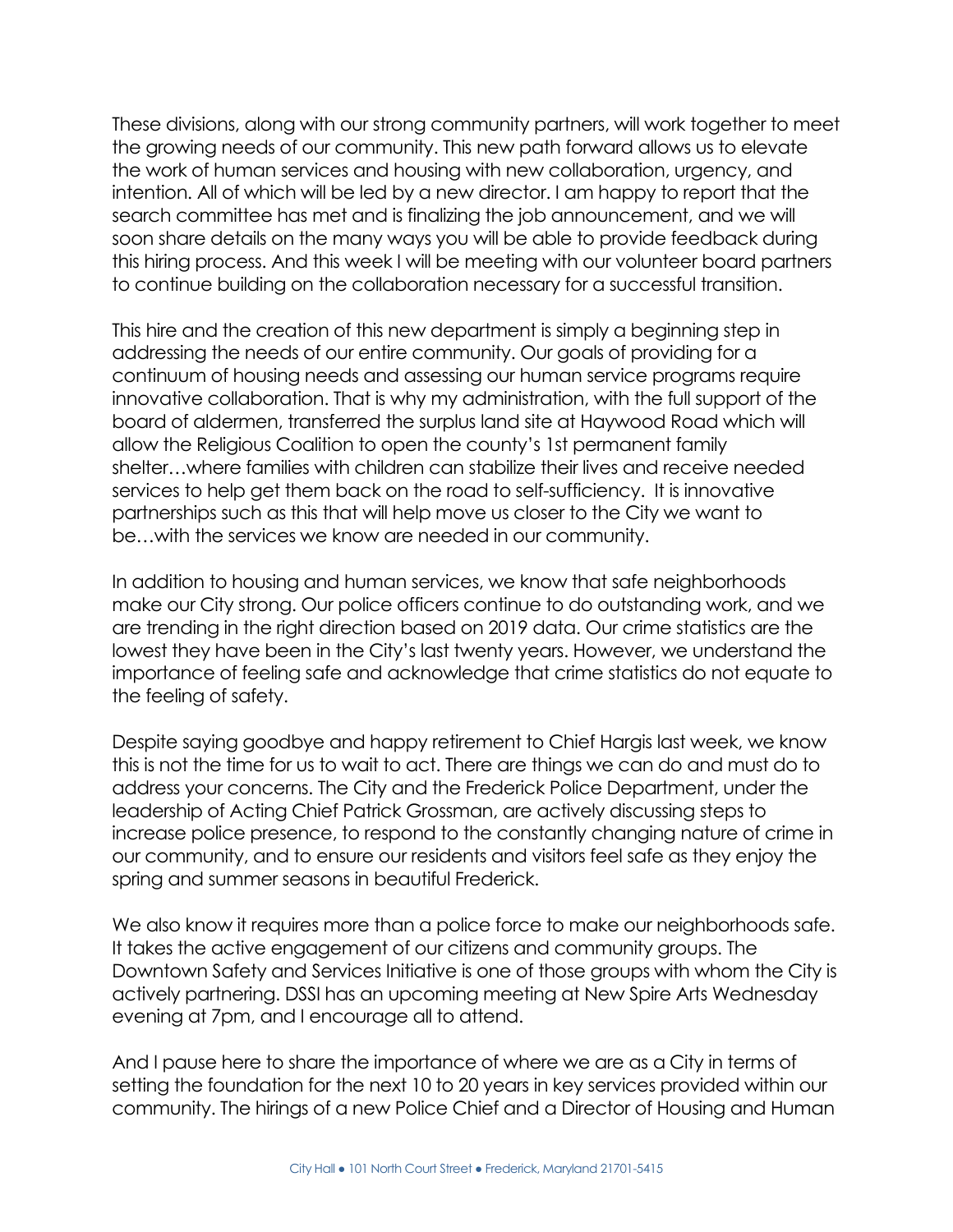Services are critical. These leaders and their visions will greatly impact quality of life in this community. Both searches will offer many opportunities for the community to weigh in, ask questions, and share feedback. Please engage with these processes. They are very important to Frederick's future and our ability to create a safe and thriving environment for all.

Another important component of public safety is our infrastructure and how we respond to necessary and responsible growth. We are dedicated to creating a multi-modal community; one with diverse transportation offerings to meet the diverse needs across the City… we want Frederick to be walkable. Bikeable. Drivable. And connected.

We continue to work through our capital improvement needs and have several projects moving forward to improve our City infrastructure. The road improvement project at Christopher's Crossing is a critical link between the northwest corner of the City to Route 26 and Route 15. This project combined with the opening of Monocacy Boulevard will lead to better connectivity in growing areas of our City. Recently, a portion of the Christopher's Crossing project was completed, the traffic circle at Walter Martz Road, and the overall project is on schedule.

The Butterfly Lane project, which is in partnership with the State Highway Administration, will improve the traffic flow in a very congested area of the City. This project is also on schedule and, in addition to improving flow and safety, will support the City's plans for Westside Regional Park, one of our 73 parks that add to the quality of life in Frederick.

In addition to transportation infrastructure projects, the City is investing in other needs and opportunities.

Climate change is no longer something in the abstract…it is real. It is here….and for our residents who are experiencing flooding because our stormwater management systems weren't designed for 100-year floods happening every other year…it can be a household crisis. We want our residents to be safe and we want our residents to retain the value of their properties. To help address this issue, we are working with US Army Corps of Engineers to design and improve stormwater systems. We will share the latest progress on these efforts this spring.

Vacant buildings are another concern of our residents. In 2019, we made progress by enabling the City to use the definition of habitual vacancy as a criterion of blight. This allows us to use all of the tools in our code to bring these properties into productive use.

We are currently working on the next phase...a vacant property registry, which will track vacant properties and monitor the health and safety implications of those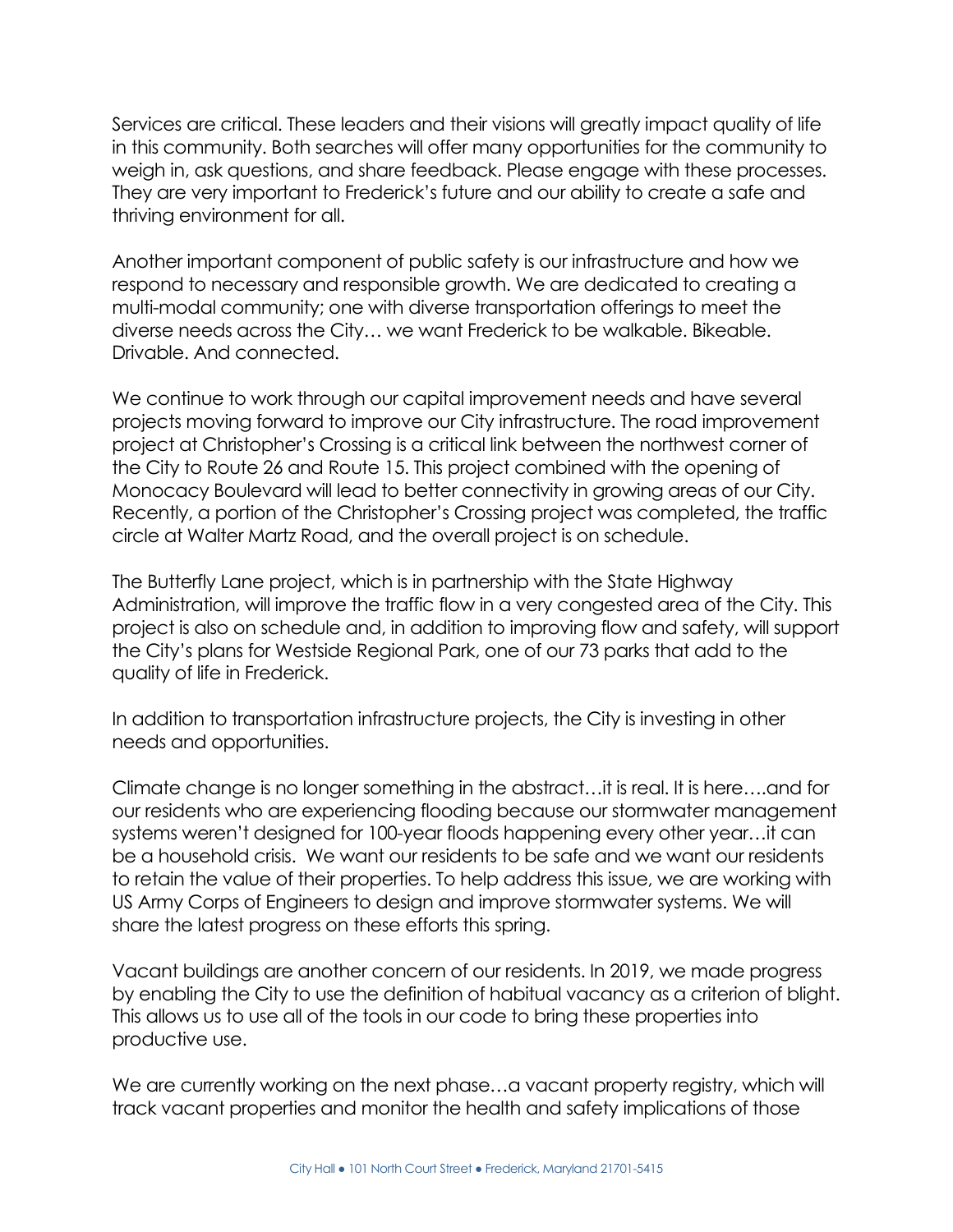properties. I appreciate the community's dedication and attention to this initiative. You are helping to connect the work of public policy and the economic prosperity of the City. Thank you.

Another critical piece of infrastructure tied to the economic prosperity to our City is the Downtown Hotel and Conference Center. We continue to work with Frederick County, Visit Frederick, the Frederick County Chamber of Commerce, Downtown Frederick Partnership, and Plamondon Hospitality Partners and we will be announcing very shortly the path forward. Because we will be opening a downtown hotel and conference center.

To make all of this work possible – there are two critical groups of resources: our City staff and our business partners. I would like to take a few moments to share some of our progress in ensuring both of these groups are engaged and maximized.

City employees and business partners help us achieve our goals each day. Since I took office, I have been committed to improving diversity and inclusion throughout our City because I believe every employee deserves the opportunity to come into a workplace that values them, affirms them, and celebrates their unique strengths and experiences. To grow this type of culture, our Human Resources Department has been working with our City employees on a variety of initiatives, trainings, and measures. We take our educational and training responsibility seriously, especially in the areas of diversity, inclusion, and sexual harassment. This work will continue in 2020 as we aim to employ a workforce that reflects our community through consistent, inclusive, and fair recruitment and hiring processes.

We also have been focusing on the partners with whom we do business. We are working to improve the procurement process to ensure all businesses are given a fair shot to work with the City. With the advocacy of the Disadvantaged Business Enterprise Program Review Panel, the Board of Aldermen recently approved a disparity study, which will further explore whether there is a disparity between the percentage of available, qualified minority businesses within Frederick and the percentage of dollars spent on those services by the City. Through these efforts and more, we, as a City, are committed to be an employer and partner of choice; one that values the strong diversity of and opportunities for all in our community.

And, what is the common thread that ties these initiatives and projects together, to work as a stronger force? Quite simply—it is you—our most valuable asset—our citizens of Frederick.

To ensure you know about our progress, and to allow for you to easily and continually provide feedback, the City's Communications Department has begun to introduce new ways to stay informed. These improvements include new communication channels, continued enhancements to our improved City website,